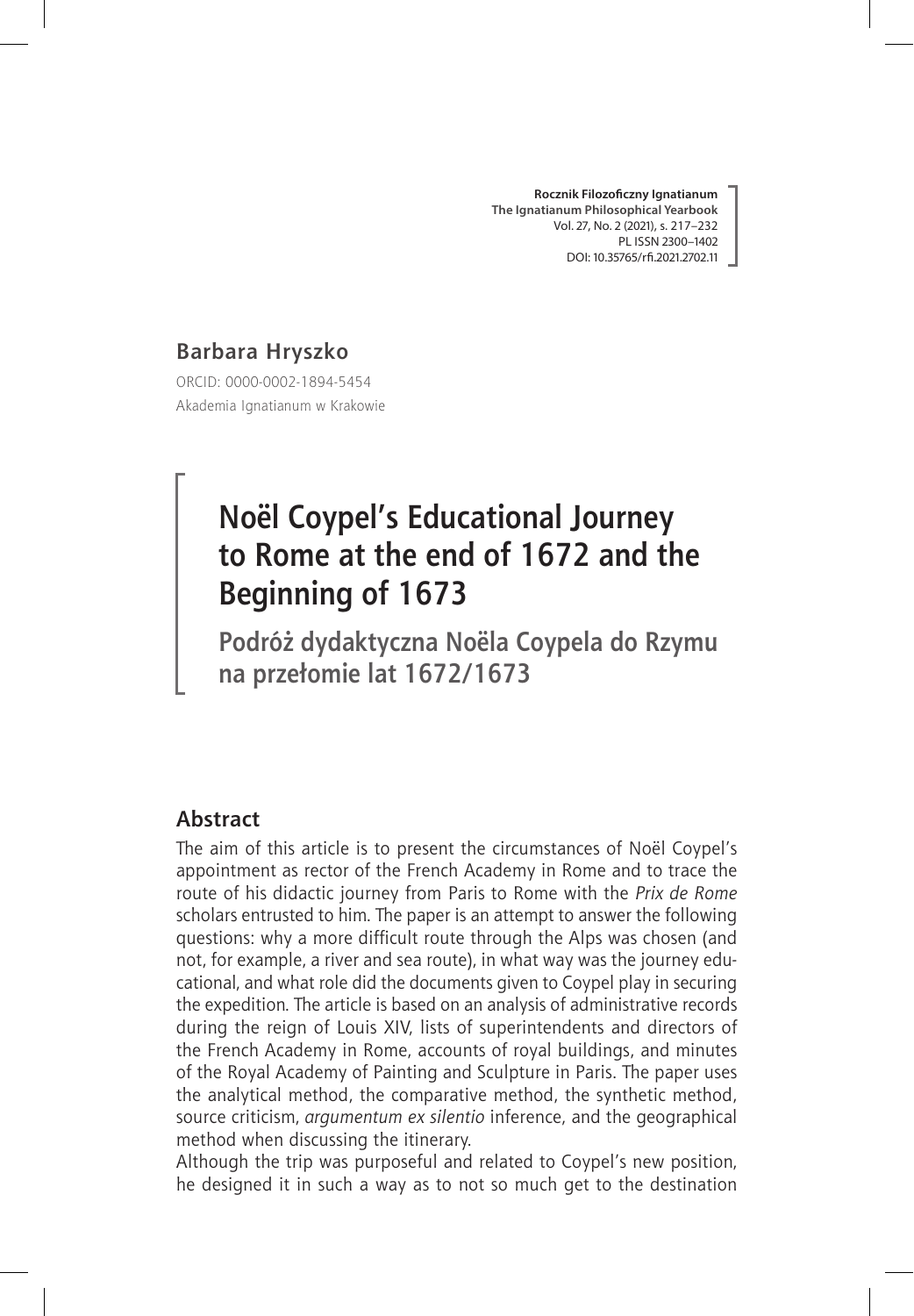quickly, but to show his students as much as possible. Coypel introduced the royal scholars to masterpieces of painting and sculpture at centers along a route through Dijon, Lyon, Chambéry, the Mont Cenis Pass, Turin, Milan, Bologna and Florence. The crossing of the Alps, though dangerous, was most often chosen because of the artistic reputation of the cities there. The trip was educational at the expense of comfort or safety. Coypel, as a guide and teacher (*paidagōgós*) led his charges by overseeing their learning during and through the journey. Wandering to the Eternal City was part of a painter's education (paideía) in the seventeenth century and was part of Coypel's didactic work allowing young people to be inspired by direct exposure to masterpieces. The journey had an eminently didactic and artistic character, but also an initiatory one, as it gradually initiated and prepared the students for the experience of Rome, the center of artistic life at that time.

**Keywords:** Noël Coypel, didactic journey, Royal Academy of Painting and Sculpture, French Academy, Rome, Paris

### **Abstrakt**

Celem artykułu jest przedstawienie okoliczności mianowania Noëla Coypela na stanowisko rektora Akademii Francuskiej w Rzymie oraz prześledzenie trasy jego dydaktycznej podróży z Paryża do Rzymu, którą przemierzał wraz z powierzonymi sobie stypendystami *Prix de Rome*. Tekst jest próbą odpowiedzi na pytania: Dlaczego obrano trudniejszą trasę przez Alpy (a nie np. rzeczno-morską)? Na czym polegał edukacyjny charakter wędrówki? Jaką rolę w zabezpieczeniu wyprawy odgrywały przekazane Coypelowi dokumenty? Artykuł bazuje na analizie dokumentacji administracyjnej za panowania Ludwika XIV, listach nadintedntentów i dyrektorów Akademii Francuskiej w Rzymie, rachunkach budynków królewskich, protokołach Królewskiej Akademii Malarstwa i Rzeźby w Paryżu. W artykule zastosowano metodę analityczną, porównawczą, syntetyczną, krytykę źródeł, wnioskowanie *argumentum ex silentio*, a przy omawianiu trasy podróży – metodę geograficzną. Choć podróż była celowa, związana z objęciem stanowiska, to jednak Coypel tak ją poprowadził, by nie tyle szybko znaleźć się u celu, ale by jak najwięcej pokazać swoim studentom. Coypel zapoznawał królewskich stypendystów z arcydziełami malarstwa i rzeźby w ośrodkach na trasie wiodącej przez Dijon, Lyon, Chambéry, przełęcz Mont Cenis, Turyn, Mediolan, Bolonię i Florencję. Przeprawa przez Alpy, mimo iż niebezpieczna, była najczęściej obierana ze względu na renomę artystyczną tamtejszych miast. Podróż była edukacyjna, kosztem komfortu czy bezpieczeństwa. Coypel jako przewodnik i nauczyciel (paidagōgós) prowadził swoich podopiecznych, czuwając nad ich nauczaniem podczas i dzięki podróży. Wędrowanie do Wiecznego Miasta było częścią edukacji (paideía) malarza w wieku XVII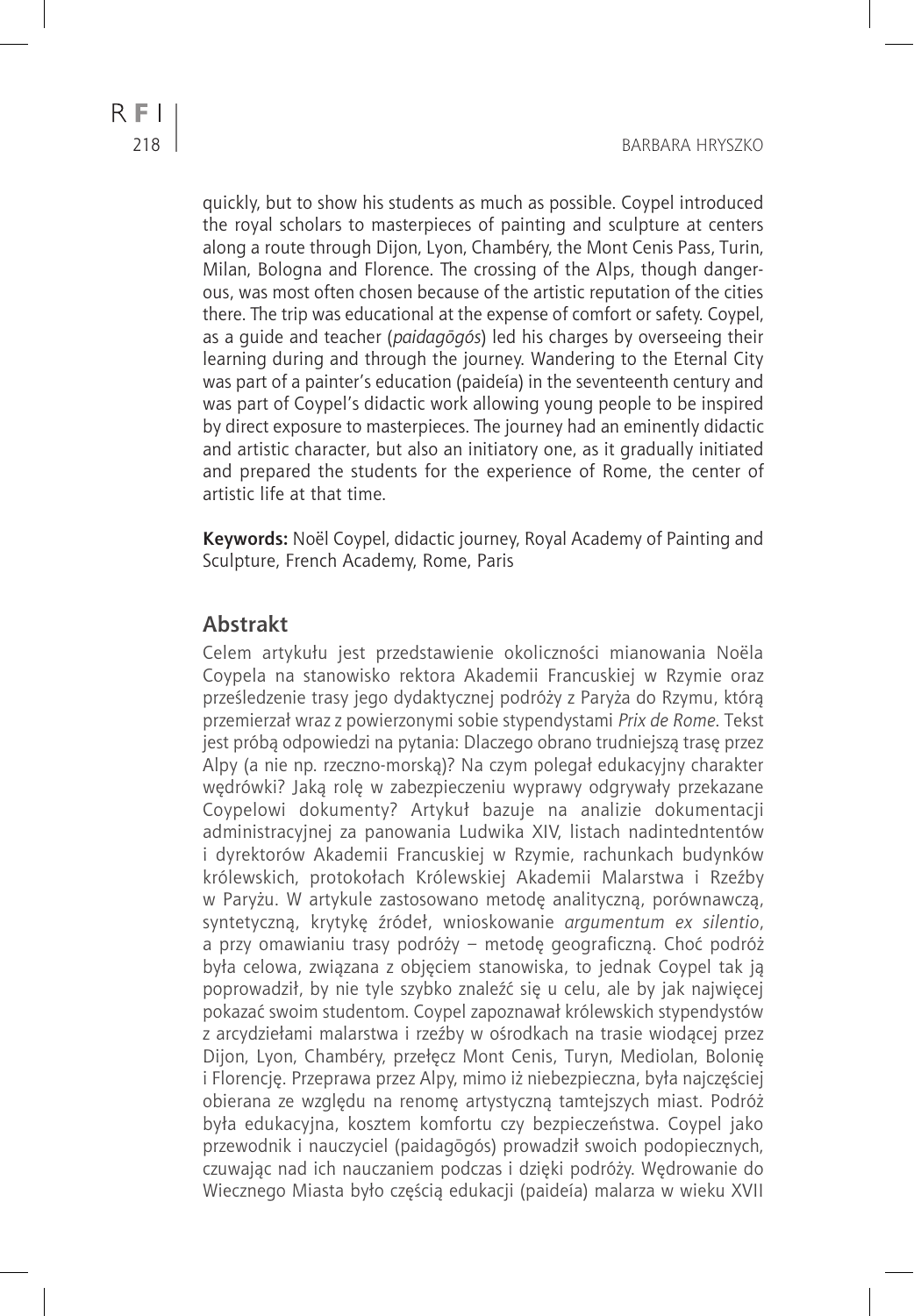i stanowiło element pracy dydaktycznej Coypela pozwalającej młodzieży czerpać inspiracje z bezpośredniego obcowania z arcydziełami. Wędrówka miała wybitnie dydaktyczno-artystyczny charakter, ale także inicjacyjny, bo wtajemniczała stopniowo i przygotowywała na doświadczenie Rzymu – centrum ówczesnego życia artystycznego.

**Słowa klucze:** Noël Coypel, podróż dydaktyczna, Królewska Akademia Malarstwa i Rzeźby, Akademia Francuska, Paryż, Rzym

All roads followed by the 17th-century artists, especially those connected with academic art, led to Rome. The Eternal City was a particular magnet for young artists, so it is not surprising that the city on the Tiber was the main destination for artistic journeys in the modern era.1 The need to educate artists in Rome, the city teeming with both ancient and modern works of art, was also acknowledged by art patrons, including Louis XIV, King of France, who – in 1666 – established the French Academy in Rome (Académie de France à Rome). Charles Errard (1606–1689), its first rector, for over 6 years was responsible for the work of young Roman artists who had been awarded the scholarship in this city. In 1672,

<sup>1</sup> This issue is discussed in extensive subject literature, e.g.: Ludwig Schudt, *Italienreisen im 17. und 18. Jahrhundert*, Römische Forschungen der Bibliotheca Hertziana, Band 15 (Wien, München: Schroll, 1959); Attilio Brilli, *Le voyage d'Italie: histoire d'une grande tradition culturelle du XVI e au XIX e siècle* (Paris: Flammarion, 1989); Jean Boutier, "Le Grand Tour: Une pratique d'éducation des noblesses européennes (XVIe – XVI-IIe siècles)," in *Le Voyage à l'époque moderne, préface Lucien Bély* (Paris: Presses de l'Université de Paris-Sorbonne, 2004), 7–22; Vito Castiglione Minischetti, Giovanni Dotoli, Roger Musnik, *Le voyage français en Italie des origines au XVIIIe siècle: bibliographie analytique*, Bibliothèque du voyage français en Italie, 1 (Fasano, Paris: Schena, Lanore, 2006); Laurent Bolard, *Le voyage des peintres en Italie au XVIIe siècle* (Paris: Les Belles Lettres, 2012). The impact of printed guidebooks on travels to Italy is discussed in: François Brizay, "Peut-on mesurer l'influence qu'eurent en France les guides et récits de voyage en Italie du milieu du XVIIe siècle à la fin du XVIIIe siècle?", in *La culture du voyage: pratiques et discours de la Renaissance à l'aube du XXe siècle*, sous la direction de Gilles Bertrand (Paris: L'Harmattan, 2004), 121–146. The French guidebooks to Italy from the 17th century are discussed in: *idem*, "La présentation de l'Italie dans les guides imprimés en français au XVIIe siècle," in *Les guides imprimés du XVIe au XXe siècle. Villes, paysages, voyages. Actes du colloque tenu à Paris VII-Denis Diderot, les 3–5 décembre 1998*, sous la direction de Gilles Chabaud, Évelyne Cohen, Natacha Coquery, Jérôme Penez (Paris: Belin, 2000), 359–376. The method of writing guidebooks for travellers is described in: *idem*, *Touristes du Grand Siècle. Le voyage d'Italie au XVII*ème *siècle* (Paris: Belin, 2006).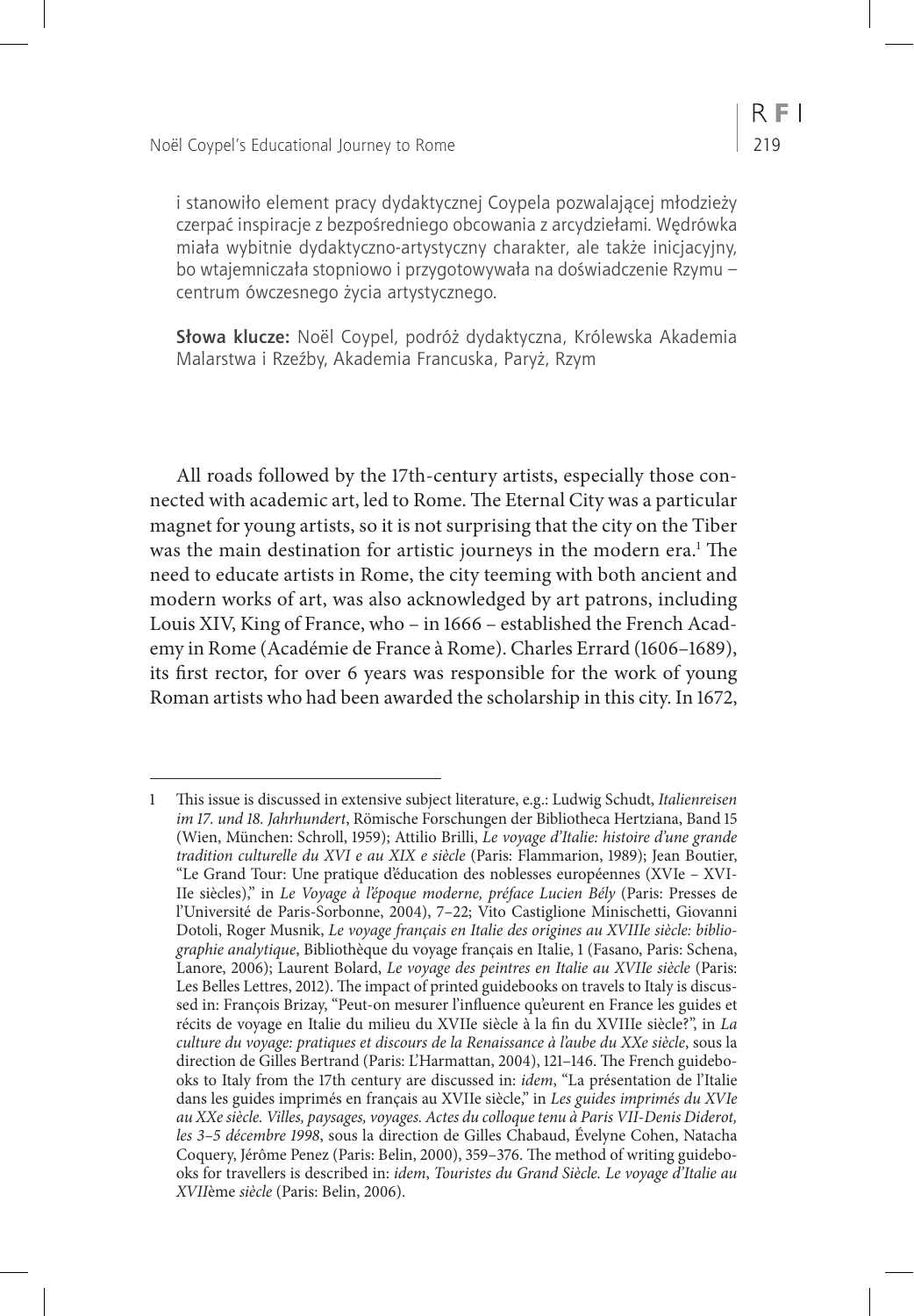at the age of 66, he asked for permission to resign from this post<sup>2</sup> and nominated his 44-year-old friend Noël Coypel (1628–1707)<sup>3</sup> as his successor [Fig. 1]. However, Errard's choice was not binding, as the final decision belonged to Charles Le Brun, at that time both Chancellor and Rector of the Royal Academy of Painting and Sculpture in Paris. Coypel, a man of great talent and great ambition, was in his element in court circles and enjoyed the favour of First Painter to the King.<sup>4</sup> Undoubtedly, this was a decisive factor in appointing him to the position of a new rector of the Academy in Rome; this appointment was a direct reason of his taking a leave of absence from his duties at the Academy in Paris (29 October).5 The winners of the *Prix de Rome* competition – Alexander Ubeleski, Jean Jouvenet, Charles-François Poerson, Michel Monnier and Jean Tortebat<sup>6</sup> – were entrusted to his care during the journey.

While preparing for the journey to Rome, Coypel did not fail to show his gratitude to Le Brun, the Academy's main decision-maker. A convenient opportunity for it came with his name day falling on 4 November. The day before, Coypel had exotic orange trees transported to the estate of

<sup>2</sup> His request was motivated by the deteriorating state of his health and difficulties in maintaining discipline at the Academy: *Lettres, instructions et mémoires de Colbert* publiés par Pierre Clément, vol. 5, *Fortifications, Sciences, Lettres, Beaux-Arts, Bâtiments* (Paris: Imprimerie Impériale, 1868), 280, 293, 313–314; Albert Lecoy de La Marche, *L'Académie de France à Rome. Correspondance inédite de ses directeurs, précédée d'une étude historique* (Paris: Didier, 1874), 9–10.

<sup>3</sup> Lecoy de La Marche, *L'Académie de France à Rome*, 10; Auguste Castan, "Les premières installations de l'Académie de France à Rome d'après le plus ancien inventaire du mobilier et des travaux de cette institution," *Mémoires de la Société d'émulation du Doubs*, 4 (1889): 159; Henry Lapauze, *Histoire de l'Académie de France à Rome*, vol. 1: *1666–1801* (Paris: Librairie Plon, 1924), 25.

<sup>4</sup> Coypel's personality is discussed in: Lapauze, *Histoire de l'Académie de France*, 36; Jean-Paul Alaux, *L'Académie de France à Rome. Ses directeurs, ses pensionnaires* (Paris: Duchartre, 1933), 28.

<sup>5</sup> "Ce mesme jour [29 Octobre 1672] Monsieur Coypel a prix congé de la Compagnie pour le voyage de Rome, où il est envoyé du Roy pour la conduite de l'Académie Fransoise establie en ceste ville là": Paris, École Nationale Supérieure des Beaux-Arts, Ms. 1, *Procès-verbaux de l'Académie royale de Peinture et de Sculpture*, vol. 1, [29 Octobre 1672]. Cf.: *Procès-verbaux de l'Académie Royale de Peinture et de Sculpture 1648–1792*, publiés pour la Société de l'Histoire de l'Art français d'apres les registres originaux conservés à l'École des Beaux-Arts par Anatole de Montaiglon, vol. 1: *1648–1672* (Paris: J. Baur, 1875), 400–401; *Correspondance des directeurs de l'Académie de France à Rome avec les Surintendants des Bâtiments*, publiée par Anatole de Montaiglon, vol. 1: *1666– 1694* (Paris: Charavay Frères, 1887), 38. This issue is also discussed in: Lapauze, *Histoire de l'Académie de France*, 37.

<sup>6</sup> On the certificates confirming being awarded the Royal prize: Paris, École Nationale Supérieure des Beaux-Arts, Ms. 480, *L'Etablissement de l'Académie royale de Peinture et de Sculpture* [*Du 29 iour d'Octobre 1672*, unnumbered pages].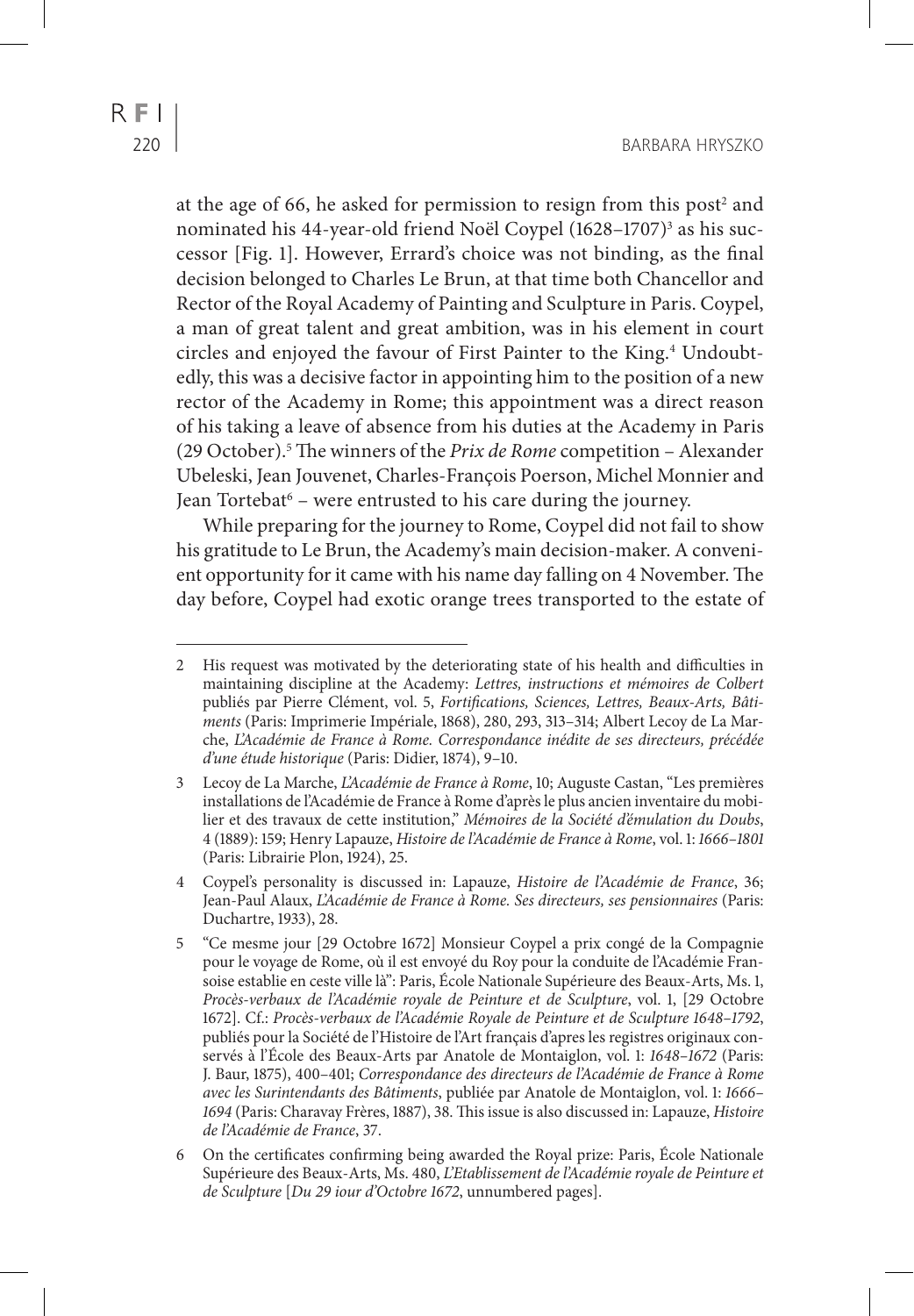First Painter to the King in Montmorency and arranged them along the path in the garden so that on the morning of St. Charles' day, Le Brun's patron saint, he could walk down the alley flanked by orange trees.7 Following Jean Rou's account, $^{\text{\tiny{8}}}$  this courtly gesture has been erroneously interpreted in subject literature as a kind of a bribe Coypel offered to Le Brun to secure his new position in Rome.<sup>9</sup> This is contradicted by the fact that the painter's appointment took place earlier, i.e. in October, and Coypel presented his elaborate gift to Le Brun in November, which should, therefore, be treated as a token of his gratitude, and not a bribe. The only thing that Coypel might have possibly hoped to obtain by this ostentatious and extravagant gift was the permission to take his 12-yearold son Antoine and his two brothers-in-law, Louis Henri Hérault and Charles Antoine Hérault, to Rome. Apart from the family members of the newly appointed rector, the passport issued on 9 November 1672 by Jean Baptiste Colbert listed: Simon Chupini, an architect, Benoît Farjat, an engraver, de Voulan, a sculptor,<sup>10</sup> together with the five above mentioned Prix de Rome awardees;<sup>11</sup> the group was accompanied by servants carrying luggage, who were called *valets* in the passport.

In order for Noël Coypel to successfully complete the tasks set by the French monarch, he was provided with official letters to facilitate the journey, i.e. the passport addressed to the local authorities in the towns

<sup>7</sup> "Un matin, qui était le 4 novembre, jour de sa fête, Le Brun put se promener, dans son domaine de Montmorency, entre deux rangées d'orangers que Coypel y avait fait transporter de la veille au lendemain": Lapauze, *Histoire de l'Académie de France*, 36.

<sup>8</sup> *Mémoires inédits et opuscules de Jean Rou (1638*–*1711), publiés pour la Société de l'histoire du protestantisme français, d'après le manuscrit conservé aux archives de l'État à La Haye* par Francis Waddington, (Paris: Agence centrale de la société, 1857), 21–22. Cf.: *Correspondance des directeurs de l'Académie de France à Rome*, vol. 1, 36–37.

<sup>9</sup> Alaux, *L'Académie de France à Rome*, 28; Lapauze, *Histoire de l'Académie de France*, 36; Mickaël Szanto, *Le dessin ou la couleur? Une exposition de peinture sous le règne de Louis XIV*, préface d'Antoine Schnapper (Genève: Droz, 2008), 27.

<sup>10</sup> They were listed in the passport, and mentioned by: Lapauze, *Histoire de l'Académie de France*, 39–40. See also: Franchi-Verney della Valetta, *L'Académie de France à Rome, 1666–1903* (Paris: Fischbacher, 1904), 35.

<sup>11</sup> "Envoyant à Rome le Sieur Coypel, l'un de nos Peintres ordinaires, avec les nommés Antoine Coypel, son fils, Charles Hérault, Louis-Henri Hérault, Simon Chupini, Farjat, Charles Poerson, Alexandre, Tortebat, Pierre Monnier, Voulan et Jouvenet": Paris, Archives Nationale de France, Archives de la Marine, *Dépêches concernant le commerce, 1672*, fol. 329. Cf.: *Correspondance des directeurs de l'Académie de France à Rome*, vol. 1, 39; *Lettres, instructions et mémoires de Colbert*, 541–542; Lapauze, *Histoire de l'Académie de France*, 30, 37; Alaux, *L'Académie de France à Rome*, 28; Castan, "Les premières installations de l'Académie," 167, note 1.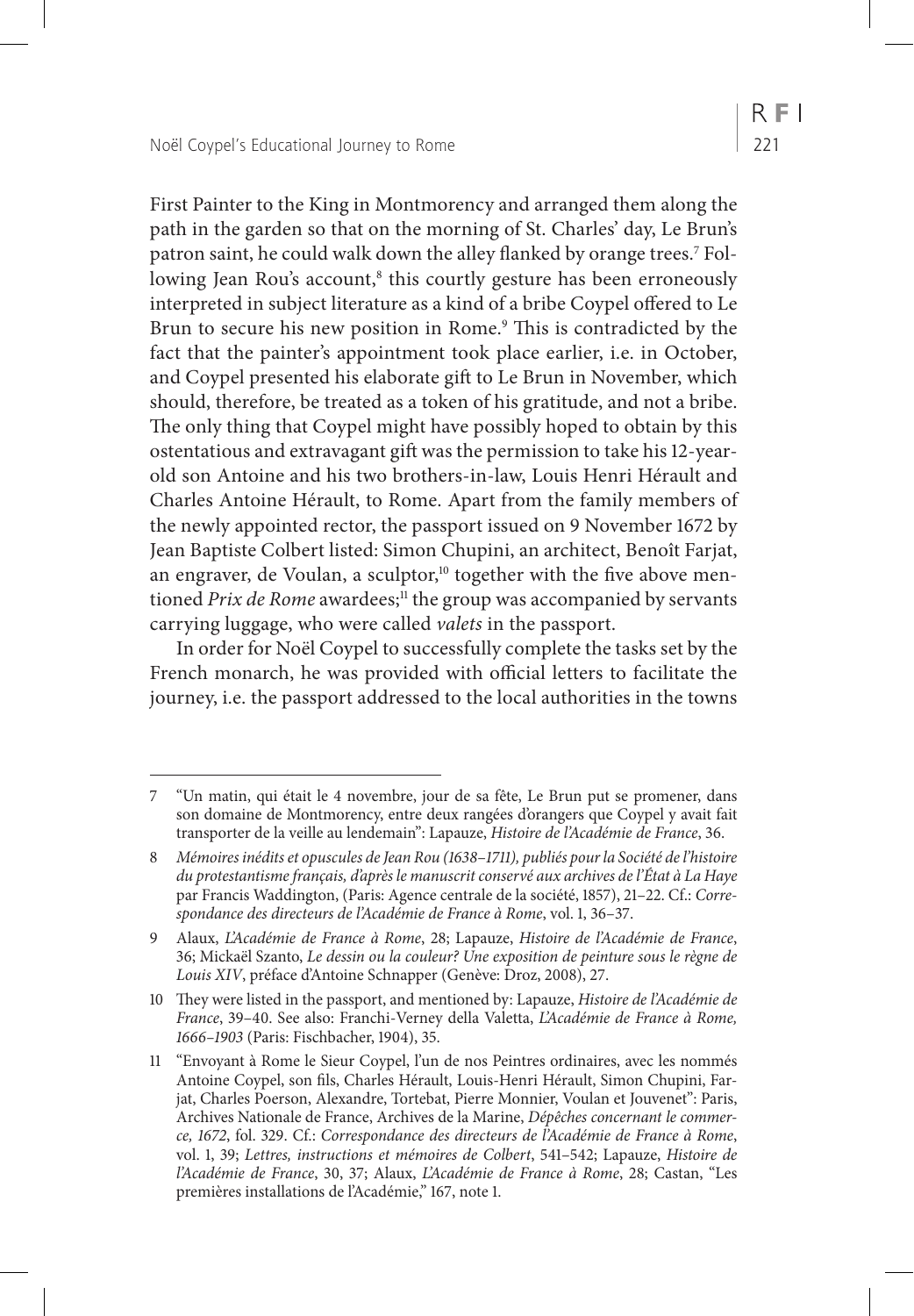of France that lay along the itinerary<sup>12</sup> and two letters to the French deputies residing in Turin and Florence. The first was Ennemond Servien, residing at the court of Carlo Emmauele II (1638–1675), and the second was Luigi Strozzi, guarding the interests of the Sun King at the court of Cosimo III Medici (1670–1723).13 In addition, on November 11, Coypel was paid 500 livres from the royal treasury.<sup>14</sup>

Surviving documents do not provide data to establish a precise chronology of the journey. One thing is certain. In the group of travelers, besides the future rector of the French Academy in Rome, there were 10 people, including five *Prix de Rome* winners, and some servants.15 Coypel probably set out from the French capital shortly after 11 November and

<sup>12</sup> Paris, Archives Nationale de France, Archives de la Marine, *Dépêches concernant le commerce, 1672*, fol. 329. Cf.: *Correspondance des directeurs de l'Académie de France à Rome*, vol. 1, 39.

<sup>13</sup> Paris, Archives Nationale de France, Archives de la Marine, *Depéches concernant le commerce, 1672*, fol. 330. Cf.: *Correspondance des directeurs de l'Académie de France à Rome*, vol. 1, 40; *Correspondance administrative sous le règne de Louis XIV entre le cabinet du roi, les secrétaires d'Etat, le chancelier de France et les intendants et gouverneurs des provinces, les présidents, procureurs et avocats généraux des parlements et autres Cours de Justice*, par Georges Bernard Depping, vol. 4 (Paris: Imprimerie Nationale, 1855), 592; *Lettres, instructions et mémoires de Colbert*, 341. On 15 December 1672, Ennemond Servien wrote to Colbert thanking him for the letter he received from him, which Coypel handed to him: *Correspondance des directeurs de l'Académie de France à Rome*, vol. 1, 40–42. Cf.: Lapauze, *Histoire de l'Académie de France*, 37. This journey was the subject of my other study conducted from a different perspective: Barbara Hryszko, "Podróż artystyczna Aleksandra Ubeleskiego z Paryża do Rzymu," *Barok* XX/2, 40 (2013): 47–58; *eadem*, *Le Peintre du Roi. Aleksander Ubeleski (1649/1651– 1718) – malarz polskiego pochodzenia we Francji i jego dzieła* (Kraków: WAM, Ignatianum, 2016), 40–42.

<sup>14</sup> *Comptes des Bâtiments du Roi sous le règne de Louis XIV*, publiées par Jules Guiffrey, vol. 1, *Colbert*. *1664–1680* (Paris: Imprimerie Nationale, 1881), 648; *Correspondance des directeurs de l'Académie de France à Rome avec les surintendants des bâtiments*, publiée par Anatole de Montaiglon et Jules Guiffrey, vol. 6, *1721–1724* (Paris: Charavay Frères, 1896), 432; Lecoy de La Marche, *L'Académie de France à Rome*, 17. Each of the scholarship recipients received 200 livres. See also: Hryszko, "Podróż artystyczna Aleksandra Ubeleskiego," 49; *eadem*, *Le Peintre du Roi. Aleksander Ubeleski*, 40.

<sup>15</sup> On the importance of travel to Rome for artists in the 17th century: Jacques Thuillier, "«Il se rendit en Italie». Notes sur le voyage à Rome des artistes français au XVIIe siècle", in *«Il se rendit en Italie». Etudes offertes à André Chastel* (Rome–Paris: Elephante- -Flammarion, 1987), 321–336; Gilles Montègre, "Artistes et voyageurs français à Rome à l'apogée du Grand Tour: les raisons d'être d'une dépendance réciproque," in *Voyage d'artistes en Italie du Nord XVIe-XIXe siècles*, sous la direction de Véronique Meyer et Marie-Luce Pujalte-Fraysse (Rennes: Presses universitaires de Rennes, 2010), 33–44; Hryszko, "Podróż artystyczna Aleksandra Ubeleskiego," 47–58; *eadem*, *Le Peintre du Roi. Aleksander Ubeleski*, 40–42.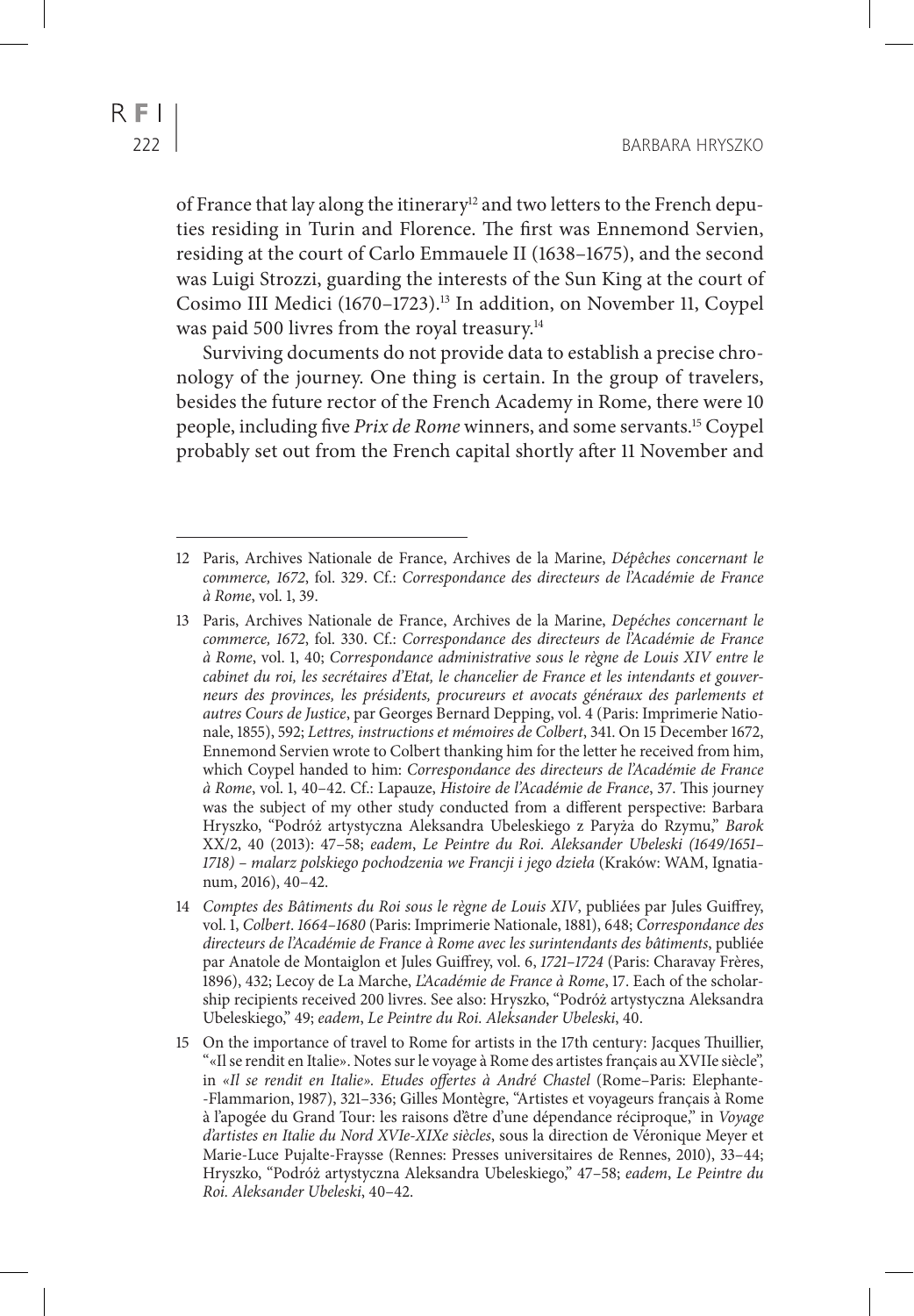before 12 December 1672, when his presence in Turin is attested.<sup>16</sup> However, it is not certain by what route the painter arrived in the capital of Piedmont. It seems that he visited Dijon, Lyon and Chambéry on his way, then, heading over the Mont Cenis pass, he crossed the Alps and arrived in Turin through the Susa Valley.<sup>17</sup>

In the capital of the Duchy of Savoy, after checking in with Ennemond Servien, Coypel, along with the other artists, was shown around by an unspecified relative of the ambassador.<sup>18</sup> As a teacher, Coypel then had a convenient opportunity to instruct his students, to comment on the monuments they saw, and to point out works of art suitable to become sources of inspiration for the young artists. The only certain point in the artistic "tour de Turin" by Coypel and his companions was the suburban hunting palace called *Venaria Reale*, visiting which was mentioned by the French deputy, Servien, in a letter addressed to Colbert dated December 15, 1672.19 It can be assumed that the artists did not also miss the royal palace, built for Carlo Emmanuele II between 1646 and 1658, as well as the Chapel of the Shroud (*Cappella della Sacra Sindone*) freshly erected between 1667 and 1668, designed by Guarino Guarini.<sup>20</sup>

Before he set off on further journey, Noël Coypel received two letters from the deputy to facilitate his journey and ensure that it was educational. The first letter was addressed to the deputy's son, Rev. Hugues-Humbert Servien (d. 1723), living in Rome.<sup>21</sup> The other was addressed to

<sup>16</sup> *Correspondance des directeurs de l'Académie de France à Rome*, vol. 1, 40–41; Lapauze, *Histoire de l'Académie de France*, 37.

<sup>17</sup> On travel routes in the region at the time: Bolard, *Le voyage des peintres*, 31, 37, 43–44; René Crozet, *La vie artistique en France au XVIIe siècle (1598–1661). Les artistes et la société* (Paris: Presses universitaires de France, 1954), 10.

<sup>18</sup> Ennemond Servien reported to Colbert: "j'ay chargé un Gentilhomme de ma Maison de le mener, ainsy que tous ceux qui sont avec luy, dans tous les lieux de cette ville où il y a quelque chose de curieux en peinture ou en sculpture; il a aussy esté à la Vénerie avec eux, et ils ont si bien profité du temps que, bien qu'ils n'ayent séjourné icy que lundy, ils n'ont pas laissé de voir tout ce qu'il y a de rare et de beau.": Paris, Bibliothèque Nationale, Département des manuscrits, *Colbert, Volumes verts*, C. Cf.: *Correspondance des directeurs de l'Académie de France à Rome*, vol. 1, 40–41; Hryszko, "Podróż artystyczna Aleksandra Ubeleskiego," 57.

<sup>19</sup> Cf. note 7.

<sup>20</sup> One can read about places worth seeing in Turin in a guidebook from 1656: Pierre Du Val, *Le Voyage et la Description d'Italie montrant exactement les raretez & choses remarquables qui se trouvent es Provinces & en châques Villes, les distances d'icelles; Avec un dénombrement des Places & Champs de Batailles qui s'y sont donées* (Paris: Chez Gervais Clovzier, 1656), 59–60.

<sup>21</sup> "J'ay escrit aussy à l'abbé Servient, à Rome, sur le mesme sujet, croyant ne pouvoir apporter trop d'application à bien exécuter tous vos commandemens": *Correspondance des directeurs de l'Académie de France à Rome*, vol. 1, 40–41; Hryszko, "Podróż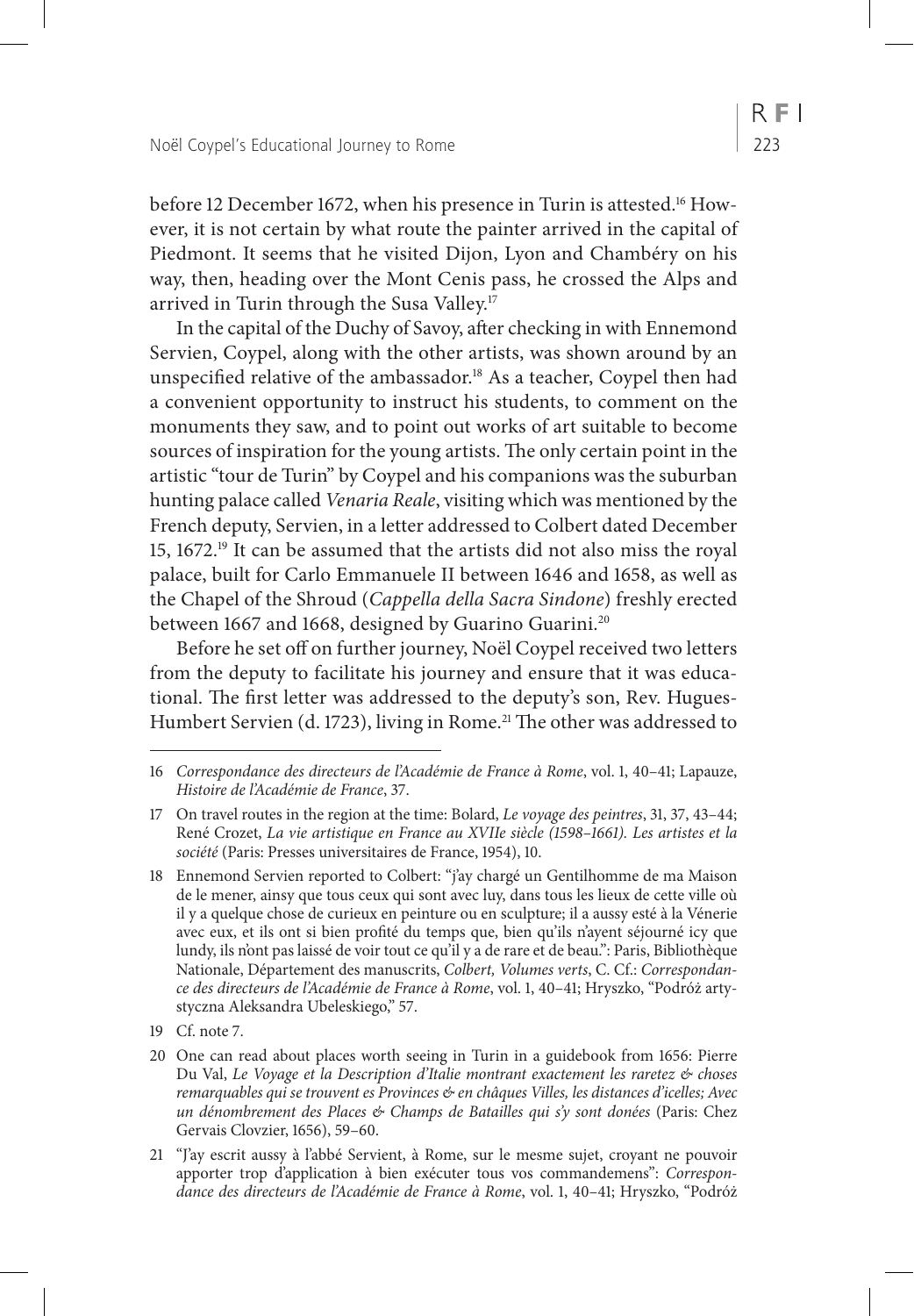the Jesuit Giampiero Graneri, a native of Turin who was then residing in Milan, where Coypel's group was headed.<sup>22</sup>

It is likely that the artists got there in the second half of December. Perhaps it was then that Noël Coypel had bonded with the friar showing them around Milan enough for him to decide three years later, in 1675, to send his then 15-year-old son Antoine, who had also met Graneri on his way to Rome, to study in the Lombardian capital.<sup>23</sup>

Although sources are silent on Coypel's stay in Bologna, the importance of this cultural center was such that surely the painter did not fail to carefully acquaint his students with Bolognese art. For the artists, a visit to the Academy founded by the Carracci family and highly regarded in the academic circles of the time, must have been particularly valuable.<sup>24</sup>

At the turn of the year, Noël Coypel arrived in Florence, where he contacted Luigi Strozzi<sup>25</sup> and gave him the letter from Colbert.<sup>26</sup> The Tuscan capital was another important artistic center of the time,<sup>27</sup> where Coypel, following Colbert's advice, was able to point out works worthy of imitation to his protégés, for example in the Galleria degli Uffizi, as well as in Florentine churches and palaces. In keeping with Colbert's educational goals for the trip, the *Prix de Rome* winners, led by Coypel, were also able to admire the interiors of private Florentine palaces. Unfortunately, the sources do not state what kind of *palazzi* they were.

- 24 Artistic treasures of Bologna are described, among others, in: Du Val, *Le Voyage et la Description d'Italie*, 305–310.
- 25 Cf.: Jean Alazard, *L'abbé Luigi Strozzi, correspondant artistique de Mazarin, de Colbert, de Louvois et de La Teulière. Contribution à l'étude des relations artistiques entre la France et l'Italie au XVIIe siècle* (Paris: E. Champion, 1924).
- 26 Paris, Archives Nationale de France, Archives de la Marine, *Dépêches concernant le commerce, 1672*, fol. 330. Cf.: *Correspondance des directeurs de l'Académie de France à Rome*, vol. 1, 40.

artystyczna Aleksandra Ubeleskiego," 57. Mentions of H.-H. Servien can be found in: *L'Italie en 1671. Relation d'un voyage du Marquis de Seignelay, suivie de lettres inédites à Vivonne, Du Quesne, Tourville, Fénelon et précédée d'une étude historique* par Pierre Clément (Paris: Librairie Académique, 1867), 98.

<sup>22</sup> "J'ay donné ensuite audit Sr Coypel une mienne lettre pour le P.[ère] Granery, Jésuite Piémontois, qui demeure à Milan et qui est frère de l'Intendant des finances de la Savoye. Il est de mes amis et ayme fort les François, de sorte que je ne doute pas qu'il ne contribue à luy faire voir audit Milan tout ce qu'il y a qui le mérite": *Correspondance des directeurs de l'Académie de France à Rome*, vol. 1, 40–41; Hryszko, "Podróż artystyczna Aleksandra Ubeleskiego," 57.

<sup>23</sup> *Correspondance des directeurs de l'Académie de France à Rome*, vol. 1, 51–52. Young students of art were often sent to Milan: Lapauze, *Histoire de l'Académie de France*, 38, 51–52; Bolard, *Le voyage des peintres*, 67–68.

<sup>27</sup> Cf.: Bolard, *Le voyage des peintres*, 83–86.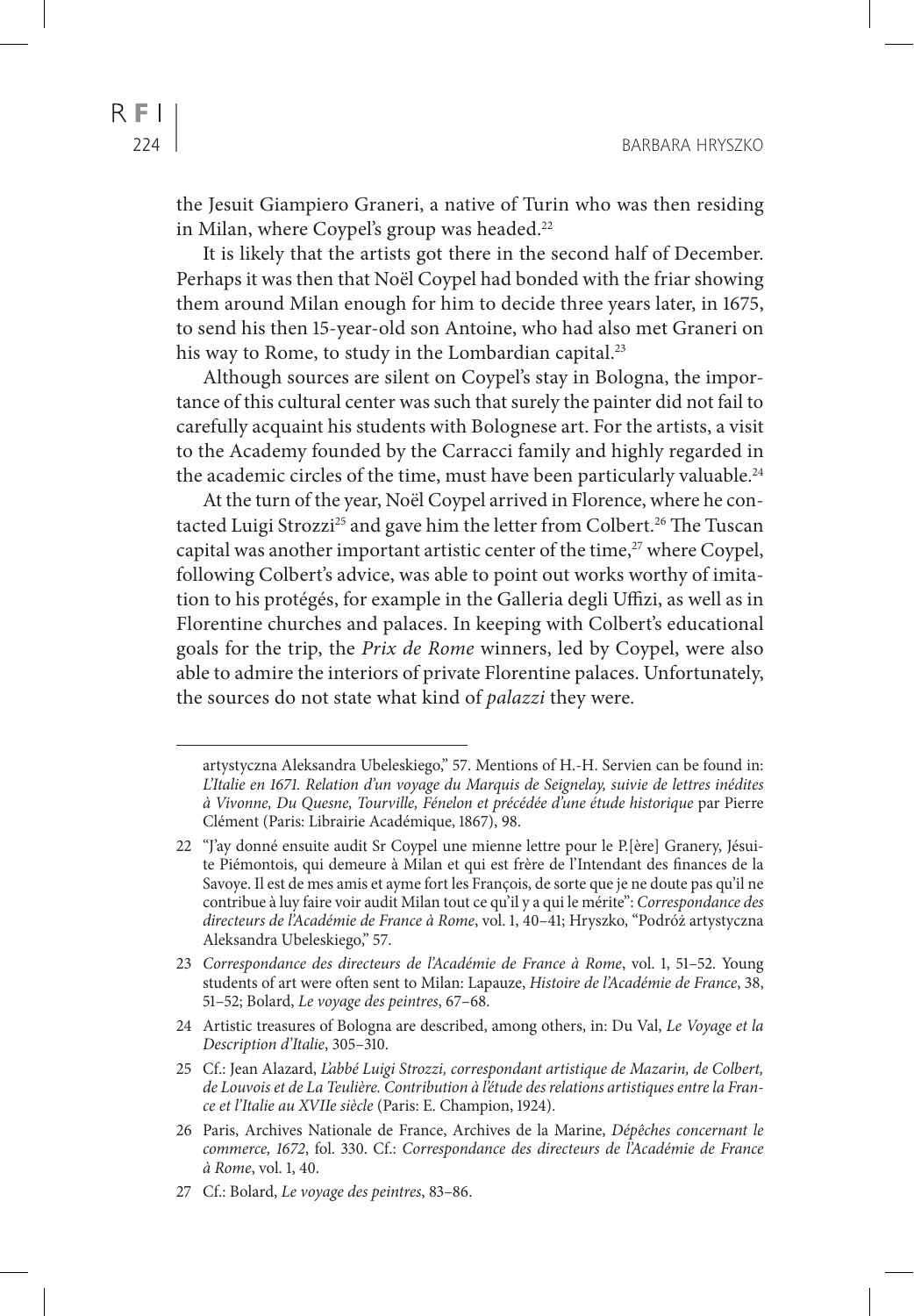At the end of January 1673, Coypel with his students arrived at his destination, where he took up his post as rector of the French Academy on the hill of Janiculum, near the monastery of Sant'Onofrio.28 Immediately after his arrival in Rome, Coypel, in fulfillment of his teaching duties, made a report of the educational trip he was supervising. The report was presented at the Académie Royale de Peinture et de Sculpture in Paris, and the requirement to report on an artistic journey attests to how much importance was placed on this element of the education of artists working for King Louis XIV.29

The trek to Rome was both the culmination of an education received in Paris and a prize in the *Prix de Rome* competition, as well as an opportunity to experience works of art directly in the cities along the route. Their reputation was a magnet attracting the attention of artists, who often took the route through the Alps, even though it was more difficult (due to the terrain), more dangerous (due to robbers) and more timeconsuming than, for example, a boat journey.<sup>30</sup>

Additional problems were caused by the cold and humid climate, acutely unpleasant during the winter.<sup>31</sup> And it was in winter when Coypel and his companions travelled to Rome. The route they took – longer and more difficult – was chosen due to its educational and artistic value provided by the works of art in the towns along the way. The possibility to appreciate them was the reason why the route through the Alps was the one most frequently chosen by artists travelling from France to the Eternal City. Their artistic journey, first of all, was to be educational, even at the expense of comfort or safety.

The desire to admire the masterpieces of the towns along this demanding route was sufficient justification for Coypel for choosing it. The main aim of the journey was to extend the artistic education received by students at the Paris Academy. The extant correspondence reveals that during the trip Coypel's companions were mostly interested in painting and sculpture, which directly stemmed from their artistic

31 *Ibidem*, 47.

<sup>28</sup> Castan, "Les premières installations de l'Académie," 161–162; *Correspondance des directeurs de l'Académie de France à Rome*, vol. 1, 43–44; Lecoy de La Marche, *L'Académie de France à Rome*, 12, 60; Alaux, *L'Académie de France à Rome*, 28; Lapauze, *Histoire de l'Académie de France*, 17–19, 36, 39–41. See also: Hryszko, "Podróż artystyczna Aleksandra Ubeleskiego," 54; *eadem*, *Le Peintre du Roi. Aleksander Ubeleski*, 42.

<sup>29</sup> *Procès-verbaux de l'Académie Royale de Peinture et de Sculpture 1648–1792*, publiés pour la Société de l'Histoire de l'Art français d'apres les registres originaux conservés à l'École des Beaux-Arts par Anatole de Montaiglon, vol. 2, *1673–1688* (Paris: J. Baur, 1878), 5; *Correspondance des directeurs de l'Académie de France à Rome*, vol. 1, 46.

<sup>30</sup> Bolard, *Le voyage des peintres*, 36–38.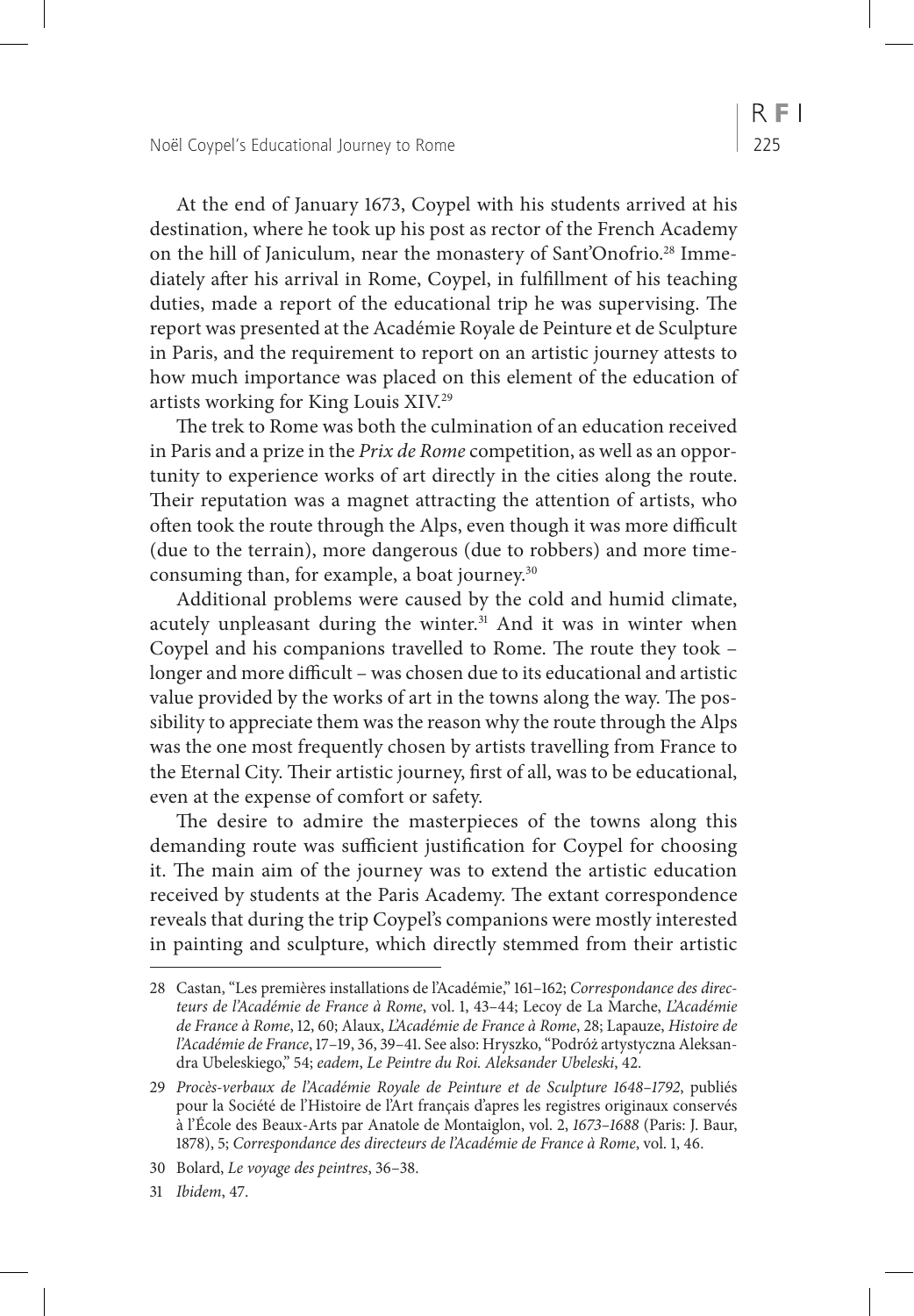specialization. The letters of recommendation that Coypel had received proved beneficial, as they allowed the artists not only to visit the towns located on their route, but also to visit places usually inaccessible to outsiders. Thanks to this, the journey itself became a source of artistic inspiration. Journeying was an important element of the artistic education of young people, offering them a direct contact with masterpieces: it shaped artistic inventiveness, enriched the repertoire of the patterns they were familiar with, and introduced them to Italy's invaluable artistic heritage.

Although this journey was directly connected with his new post, Noël Coypel planned in a way that allowed him to see and show to his students as much as possible rather than to reach the final destination as quickly as possible. As a guide and teacher (paidagōgós – παιδαγωγός), Coypel led his students and supervised their educational process during and through the journey. In the 17th century, the journey to the Eternal City was a part of painters' education (paideía – παιδεία). Coypel used this journey as an opportunity to demonstrate to his students the vital role played by a direct contact with a work of art and by experiencing it first-hand. The journey included sightseeing cities, churches and palaces, and admiring great art collections usually inaccessible to the public, access to which was granted to Coypel thanks to reference letters from important persons both in Paris and in Italy. Although the journey had primarily educational and artistic nature, it also served as a rite of passage, as it gradually prepared students for the experience of Rome – the centre of artistic life at that time.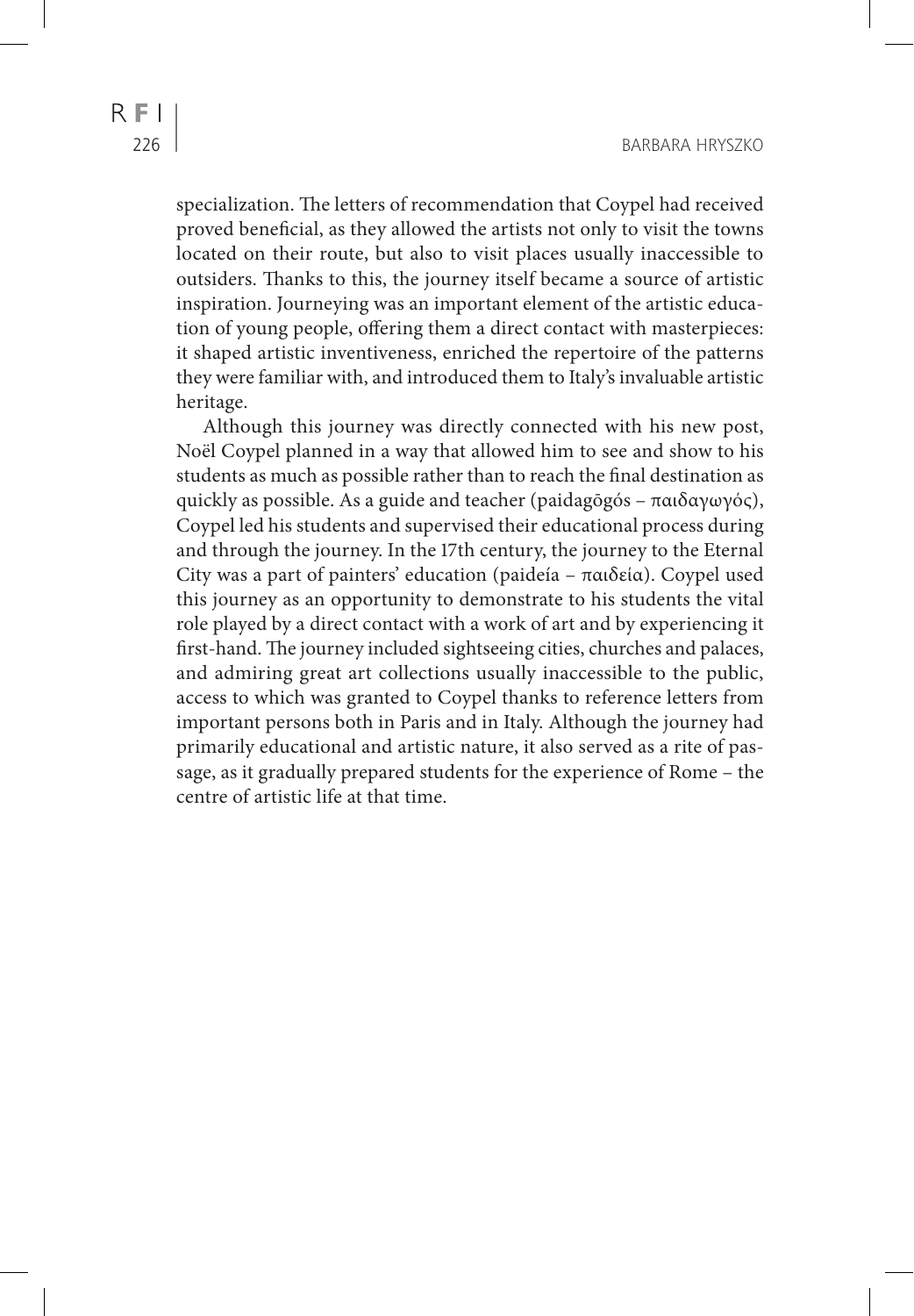

[Fig. 1]. Noël Coypel, *Self-portrait*, black stone and white chalk, Museum of Fine Arts of Rennes, Inv.794.1.2585, photo by Pymouss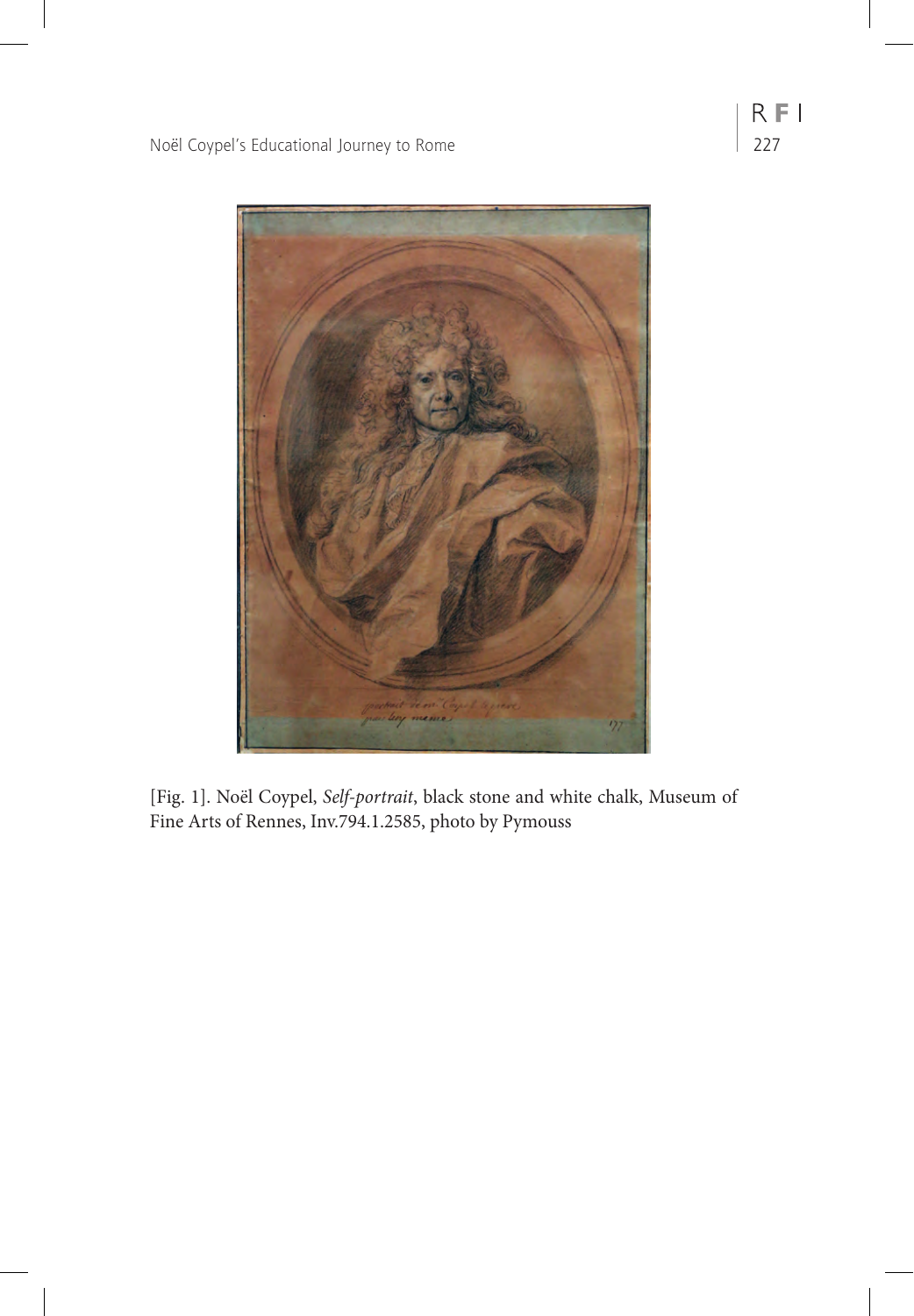

[Fig. 2]. Noël Coypel's journey to Rome (1672–1673)

# **Bibliography**

#### **Archival sources**

- Paris, Archives Nationale de France, Archives de la Marine, *Dépêches concernant le commerce, 1672*, fol. 329.
- Paris, Archives Nationale de France, Archives de la Marine, *Depéches concernant le commerce, 1672*, fol. 330.
- Paris, Bibliothèque Nationale, Département des manuscrits, *Colbert, Volumes verts*, C. Cf.: *Correspondance des directeurs de l'Académie de France à Rome*, vol. 1.
- Paris, École Nationale Supérieure des Beaux-Arts, Ms. 1, *Procès-verbaux de l'Académie royale de Peinture et de Sculpture*, vol. 1.
- Paris, École Nationale Supérieure des Beaux-Arts, Ms. 480, *L'Etablissement de l'Académie royale de Peinture et de Sculpture*.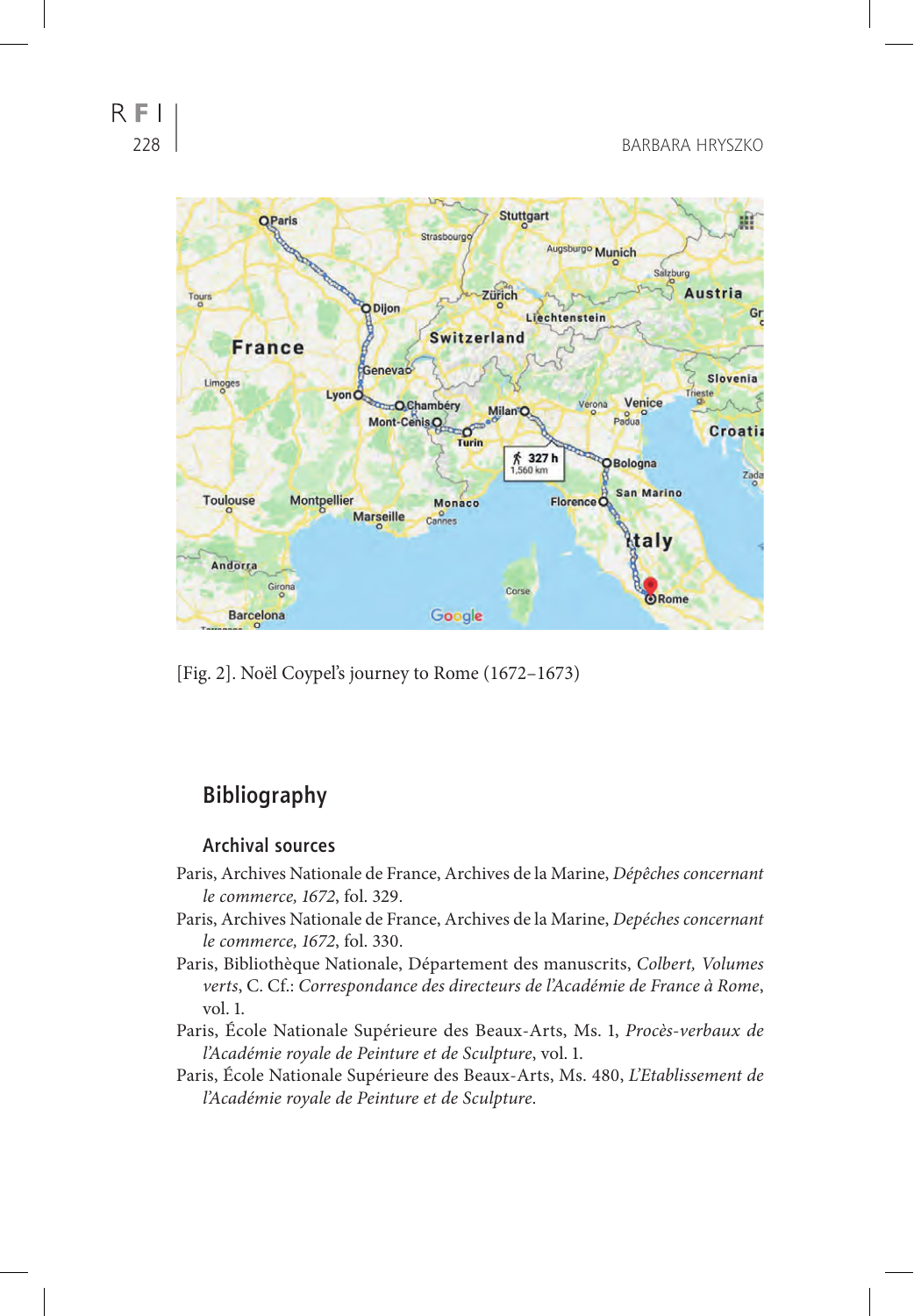#### **Print sources**

- Alazard Jean, *L'abbé Luigi Strozzi, correspondant artistique de Mazarin, de Colbert, de Louvois et de La Teulière. Contribution à l'étude des relations artistiques entre la France et l'Italie au XVIIe siècle* (Paris: E. Champion, 1924).
- *Comptes des Bâtiments du Roi sous le règne de Louis XIV*, publiées par Jules Guiffrey, vol. 1, *Colbert*. *1664–1680* (Paris: Imprimerie Nationale, 1881).
- *Correspondance administrative sous le règne de Louis XIV entre le cabinet du roi, les secrétaires d'Etat, le chancelier de France et les intendants et gouverneurs des provinces, les présidents, procureurs et avocats généraux des parlements et autres Cours de Justice*, par Georges Bernard Depping, vol. 4 (Paris: Imprimerie Nationale, 1855).
- *Correspondance des directeurs de l'Académie de France à Rome avec les Surintendants des Bâtiments*, publiée par Anatole de Montaiglon, vol. 1, *1666–1694* (Paris: Charavay Frères, 1887).
- *Correspondance des directeurs de l'Académie de France à Rome avec les surintendants des bâtiments*, publiée par Anatole de Montaiglon et Jules Guiffrey, vol. 6, *1721–1724* (Paris: Charavay Frères, 1896).
- *L'Italie en 1671. Relation d'un voyage du Marquis de Seignelay, suivie de lettres inédites à Vivonne, Du Quesne, Tourville, Fénelon et précédée d'une étude historique* par Pierre Clément, (Paris: Librairie Académique, 1867).
- Lecoy de La Marche Albert, *L'Académie de France à Rome. Correspondance inédite de ses directeurs, précédée d'une étude historique* (Paris: Didier, 1874).
- *Lettres, instructions et mémoires de Colbert* publiés par Pierre Clément, vol. 5, *Fortifications, Sciences, Lettres, Beaux-Arts, Bâtiments* (Paris: Imprimerie Impériale, 1868).
- *Mémoires inédits et opuscules de Jean Rou (1638–1711), publiés pour la Société de l'histoire du protestantisme français, d'après le manuscrit conservé aux archives de l'État à La Haye* par Francis Waddington (Paris: Agence centrale de la société, 1857).
- *Procès-verbaux de l'Académie Royale de Peinture et de Sculpture 1648–1792*, publiés pour la Société de l'Histoire de l'Art français d'apres les registres originaux conservés à l'École des Beaux-Arts par Anatole de Montaiglon, vol. 1, *1648–1672* (Paris: J. Baur, 1875).
- *Procès-verbaux de l'Académie Royale de Peinture et de Sculpture 1648–1792*, publiés pour la Société de l'Histoire de l'Art français d'apres les registres originaux conservés à l'École des Beaux-Arts par Anatole de Montaiglon, vol. 2, *1673–1688* (Paris: J. Baur, 1878).

#### **Monographs chapters**

- Boutier Jean, "Le Grand Tour: Une pratique d'éducation des noblesses européennes (XVIe – XVIIIe siècles)," in *Le Voyage à l'époque moderne*, préface Lucien Bély (Paris: Presses de l'Université de Paris-Sorbonne, 2004), 7–22.
- Brizay François, "La présentation de l'Italie dans les guides imprimés en français au XVIIe siècle," in *Les guides imprimés du XVIe au XXe siècle. Villes,*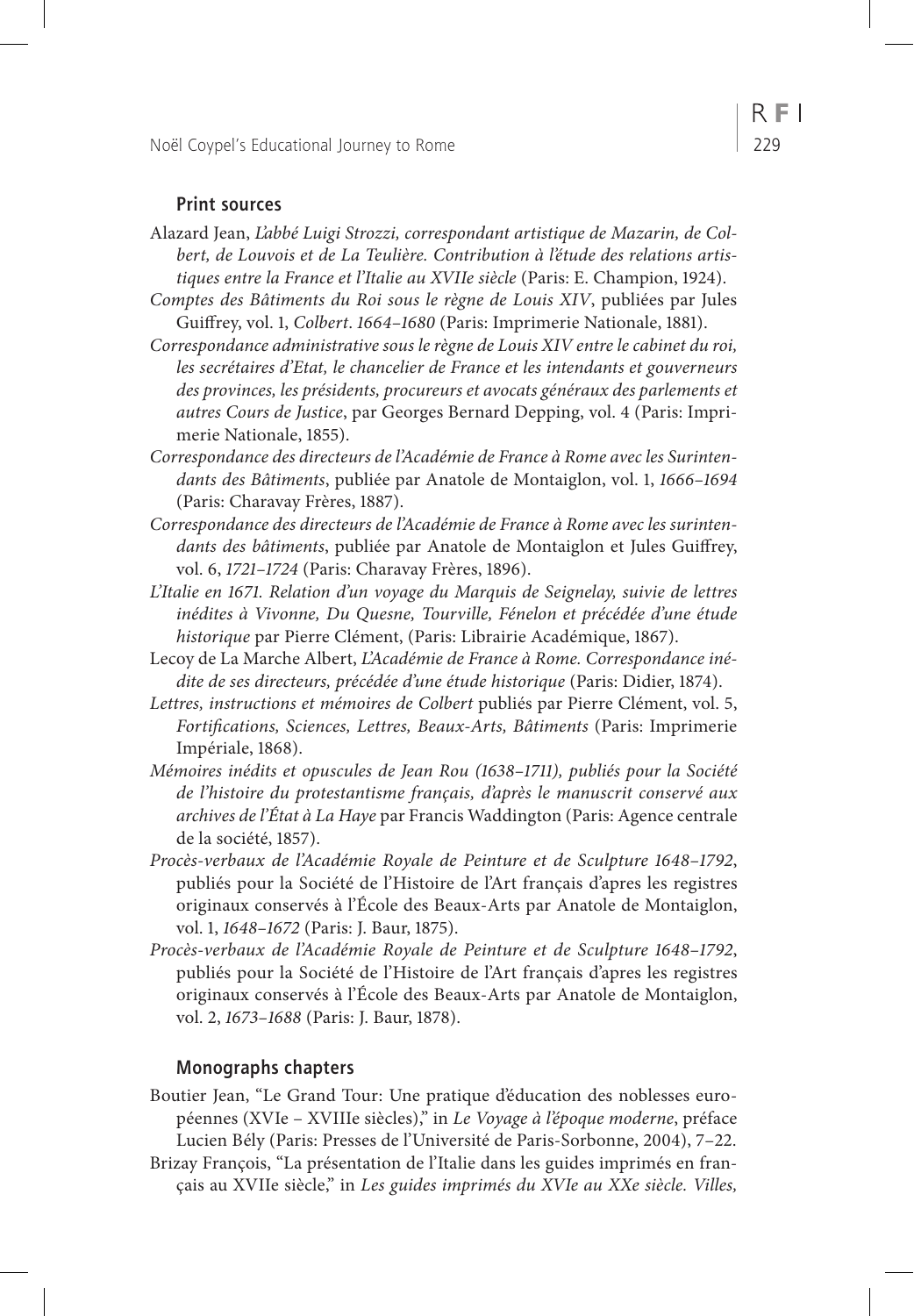$R$  F I

*paysages, voyages. Actes du colloque tenu à Paris VII-Denis Diderot, les 3–5 décembre 1998*, sous la direction de Gilles Chabaud, Évelyne Cohen, Natacha Coquery, Jérôme Penez (Paris: Belin, 2000), 359–376.

- Brizay François, "Peut-on mesurer l'influence qu'eurent en France les guides et récits de voyage en Italie du milieu du XVIIe siècle à la fin du XVIIIe siècle?", in *La culture du voyage: pratiques et discours de la Renaissance à l'aube du XXe siècle*, sous la direction de Gilles Bertrand (Paris: L'Harmattan, 2004), 121–146.
- Montègre Gilles, "Artistes et voyageurs français à Rome à l'apogée du Grand Tour: les raisons d'être d'une dépendance réciproque," in *Voyage d'artistes en Italie du Nord XVIe–XIXe siècles*, sous la direction de Véronique Meyer et Marie-Luce Pujalte-Fraysse (Rennes: Presses universitaires de Rennes, 2010), 33–44.
- Thuillier Jacques, "«Il se rendit en Italie». Notes sur le voyage à Rome des artistes français au XVIIe siècle," in *«Il se rendit en Italie». Etudes offertes à André Chastel* (Rome–Paris: Elephante-Flammarion, 1987), 321–336.

#### **Monographs**

- Alaux Jean-Paul, *L'Académie de France à Rome. Ses directeurs, ses pensionnaires* (Paris: Duchartre, 1933).
- Bolard Laurent, *Le voyage des peintres en Italie au XVIIe siècle* (Paris: Les Belles Lettres, 2012).
- Brilli Attilio, *Le voyage d'Italie: histoire d'une grande tradition culturelle du XVI e au XIX e siècle* (Paris: Flammarion, 1989).
- Brizay François, *Touristes du Grand Siècle. Le voyage d'Italie au XVII*ème *siècle* (Paris: Belin, 2006).
- Castiglione Minischetti Vito, Dotoli Giovanni, Musnik Roger, *Le voyage français en Italie des origines au XVIIIe siècle: bibliographie analytique*, Bibliothèque du voyage français en Italie, 1 (Fasano, Paris: Schena, Lanore, 2006).
- Crozet René, *La vie artistique en France au XVIIe siècle (1598–1661). Les artistes et la société* (Paris: Presses universitaires de France, 1954).
- Du Val Pierre, *Le Voyage et la Description d'Italie montrant exactement les raretez & choses remarquables qui se trouvent es Provinces & en châques Villes, les distances d'icelles; Avec un dénombrement des Places & Champs de Batailles qui s'y sont donées* (Paris: Chez Gervais Clovzier, 1656).
- Hryszko Barbara, *Le Peintre du Roi. Aleksander Ubeleski (1649/1651–1718) malarz polskiego pochodzenia we Francji i jego dzieła* (Kraków: WAM, Ignatianum, 2016).
- *La culture du voyage: pratiques et discours de la Renaissance à l'aube du XXe siècle*, sous la direction de Gilles Bertrand (Paris: L'Harmattan, 2004).
- Lapauze Henry, *Histoire de l'Académie de France à Rome*, vol. 1: *1666–1801* (Paris: Librairie Plon, 1924).
- Schudt Ludwig, *Italienreisen im 17. und 18. Jahrhundert*, Römische Forschungen der Bibliotheca Hertziana, Band 15 (Wien, München: Schroll, 1959).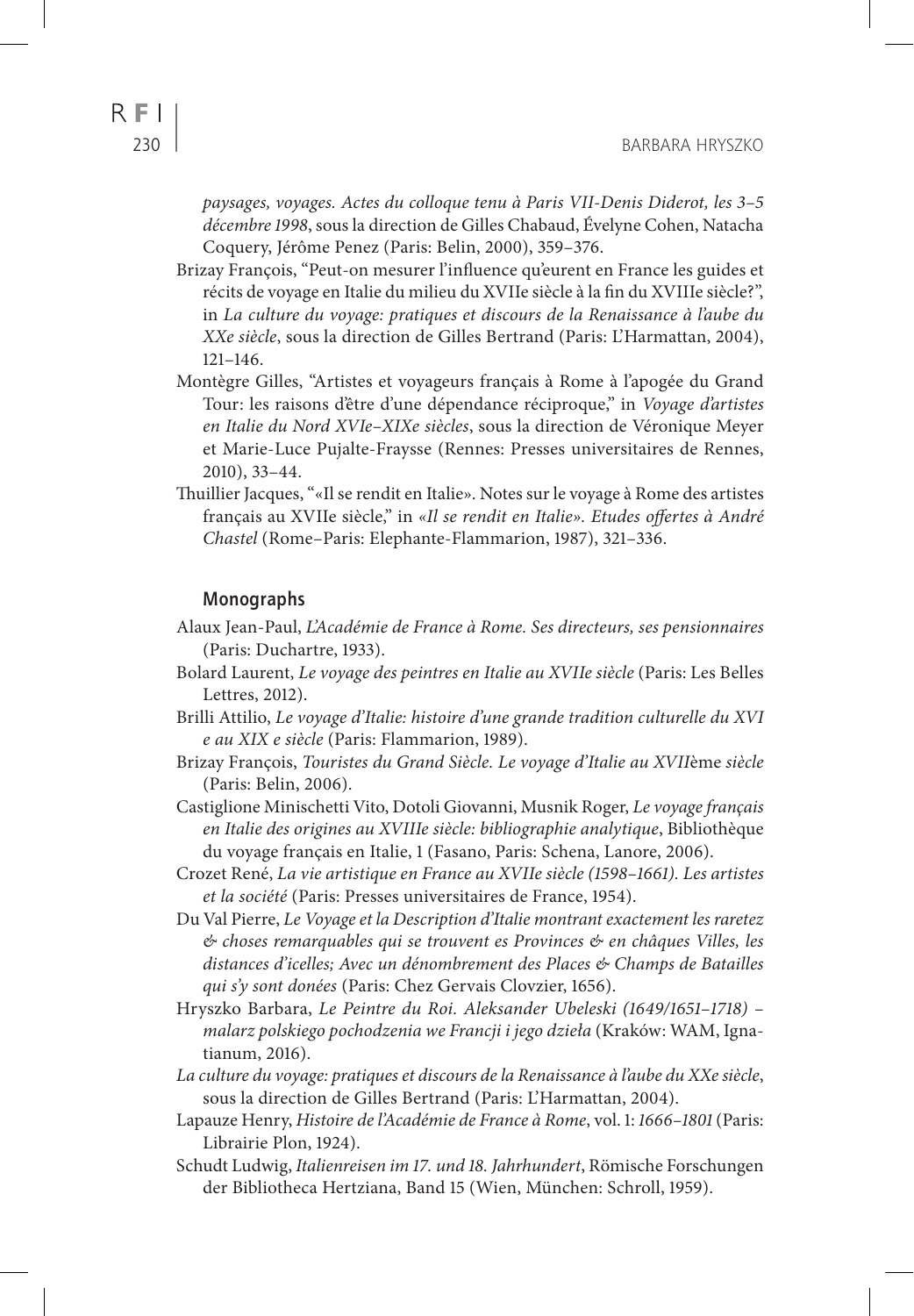- Szanto Mickaël, *Le dessin ou la couleur? Une exposition de peinture sous le règne de Louis XIV*, préface d'Antoine Schnapper (Genève: Droz, 2008).
- Valetta Franchi-Verney della, *L'Académie de France à Rome, 1666–1903* (Paris: Fischbacher, 1904).

#### **Journal articles**

- Castan Auguste, "Les premières installations de l'Académie de France à Rome d'après le plus ancien inventaire du mobilier et des travaux de cette institution," *Mémoires de la Société d'émulation du Doubs*, 4 (1889): 157–177.
- Hryszko Barbara, "Podróż artystyczna Aleksandra Ubeleskiego z Paryża do Rzymu," *Barok* XX/2, 40 (2013): 47–58.